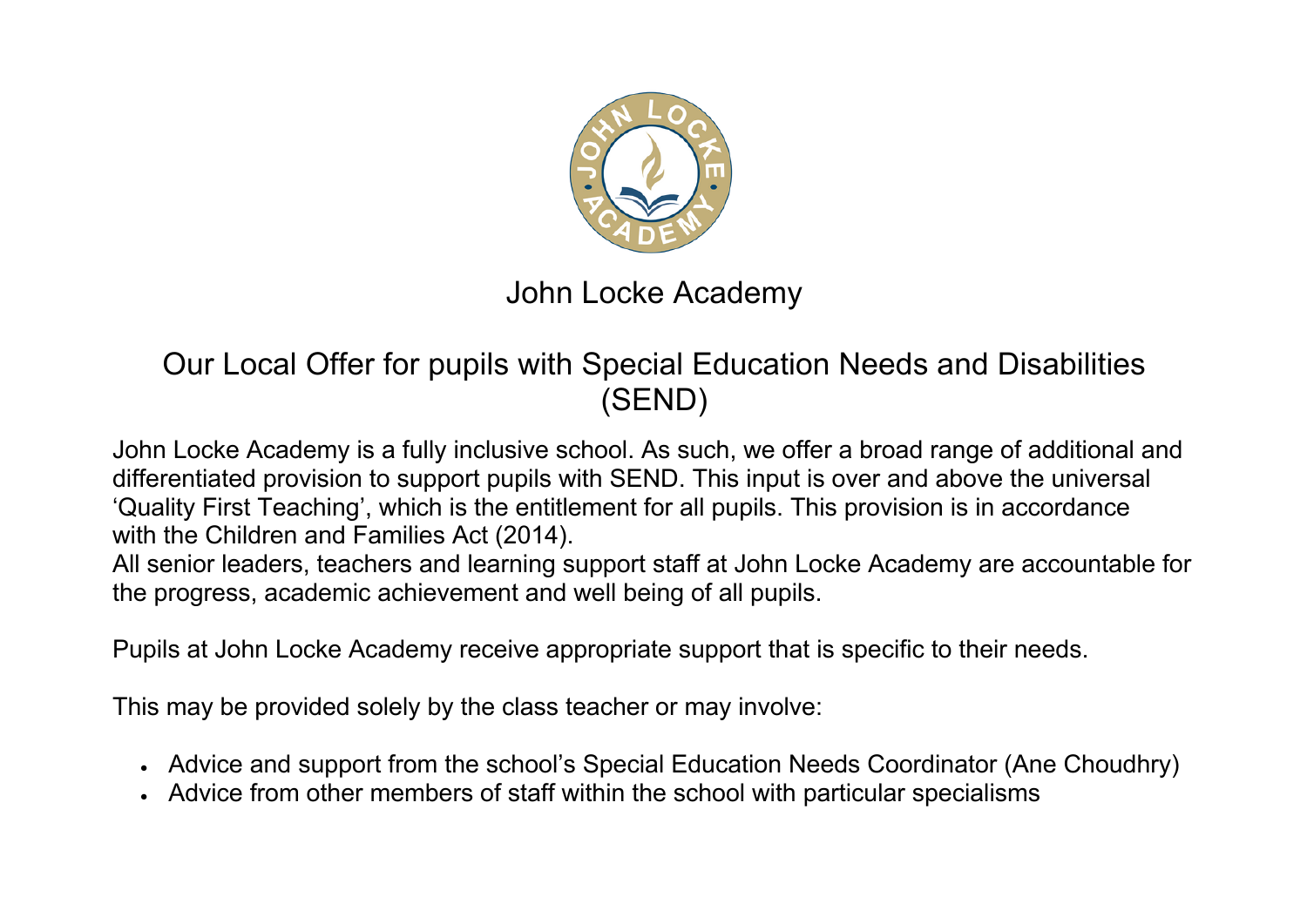- Small group or 1:1 interventions delivered by the Senco, specialist TAs, support teachers, HLTAs,TAs or NNEBs
- Educational Psychologists employed by the Academy to help with assessments and further support
- Specialist teachers for pupils with ASD
- Staff who visit from the Local Authority Sensory Service for pupils with a hearing or vision impairment
- Speech and Language Therapists Private and from the Local Authority
- Occupational Therapist from the Local Authority
- School Nurses and other Healthcare professionals
- Behaviour support from the Local Authority and / or private therapists

The following diagram gives an overview of provision, intervention and the professional who may be involved when pupils present with different levels of difficulty or more complex issues.